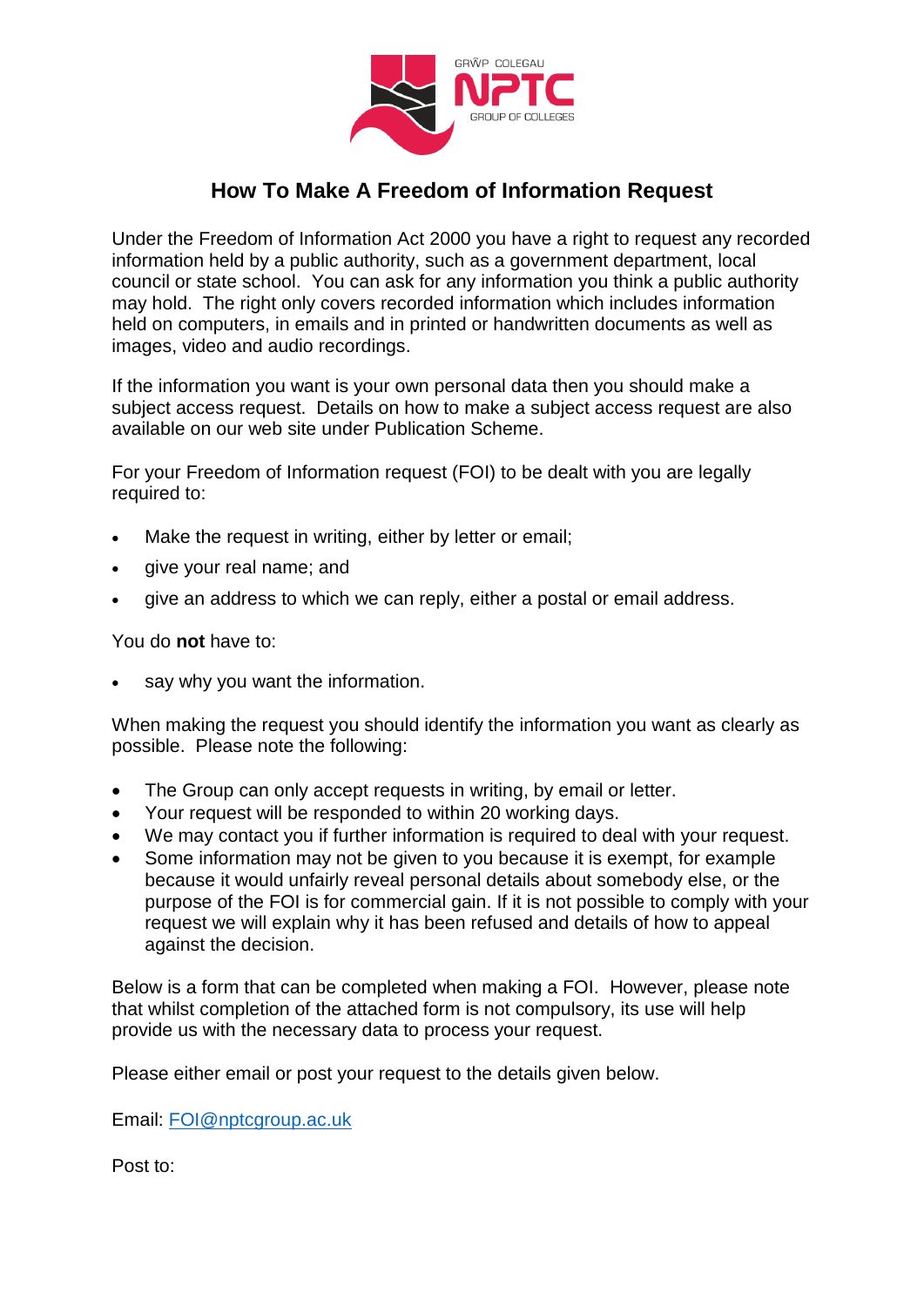Freedom of Information Officer NPTC Group of Colleges Dwr-y-Felin Road NEATH SA10 7RF

The Group's Data Protection Officer can be contacted by email at [data-protection](mailto:data-protection-officer@nptcgroup.ac.uk)[officer@nptcgroup.ac.uk](mailto:data-protection-officer@nptcgroup.ac.uk) or by telephone on 01639 648138.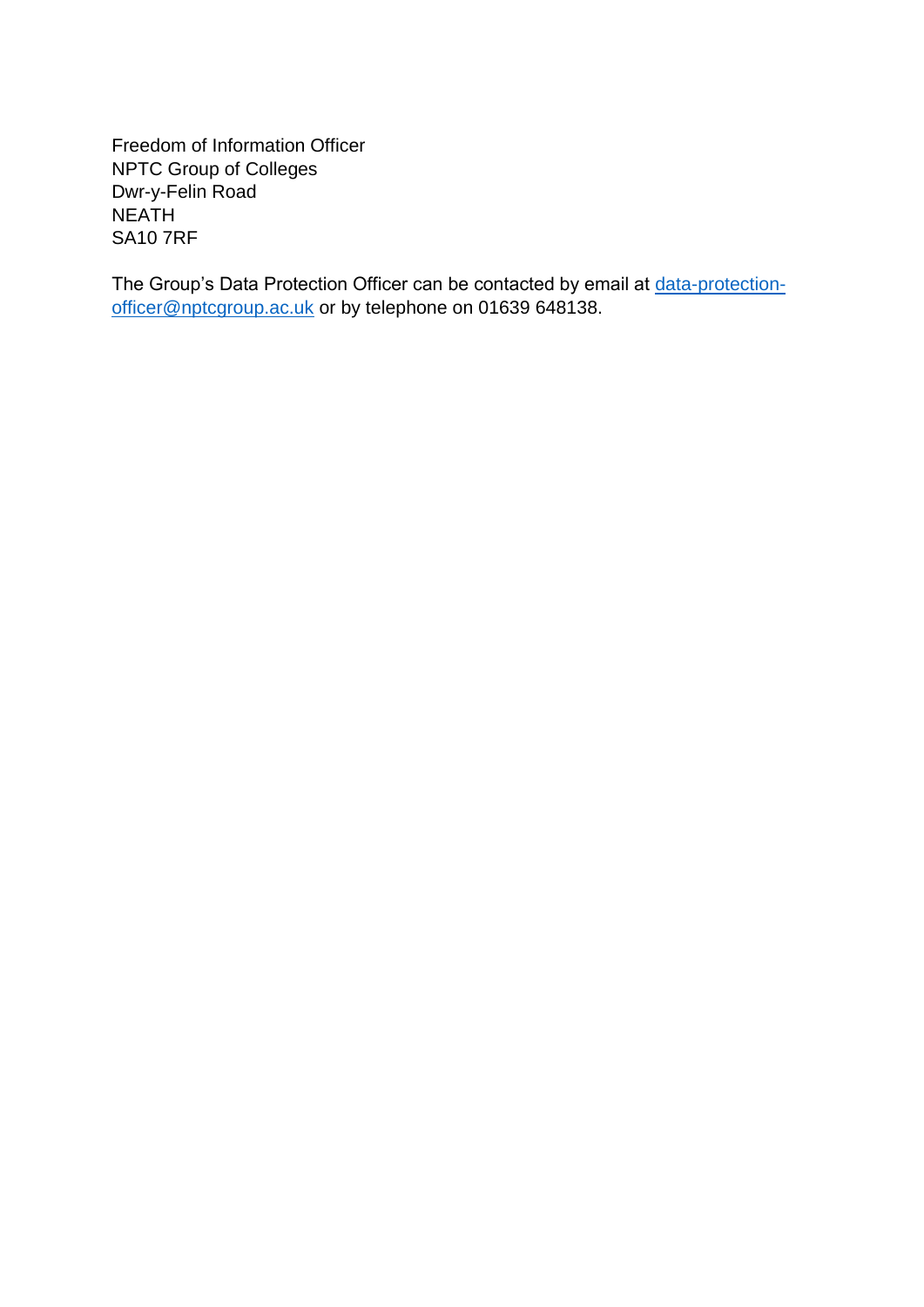

## **Freedom of Information Request Form**

## Notes for Applicants

- 1. Under the Freedom of Information Act 2000 you are entitled to ask NPTC Group for a copy of any information that it holds. Please note that some information is exempted from disclosure. If the information you have requested is exempted you will be informed that this is the case in writing.
- 2. The request must be made in writing, either by email or letter.
- 3. The Group, as data controller, will comply with the request for disclosure within 20 days working of receiving the request.
- 4. Please complete the following form and submit to [FOI@nptcgroup.ac.uk](mailto:FOI@nptcgroup.ac.uk) or post to Freedom of Information Officer, NPTC Group of Colleges, Dwr-y-Felin Road, Neath, SA10 7RF.
- 5. For some requests a fee may be charged. We will contact you as soon as possible to advise you of this and the amount of the charge

| <b>Full Name*</b>                                                                       |  |
|-----------------------------------------------------------------------------------------|--|
| Company Name (if applicable)*                                                           |  |
| Address or email *<br>Please note the response will be sent to the<br>provided details. |  |
| <b>Contact telephone number</b>                                                         |  |

**\*** Please note we cannot provide you with any information unless you provide us with your name and contact address or email.

## **Your Request**

Please provide a description of the data that you are requesting. If your description is not clear or ambiguous we have the right to ask for clarification.